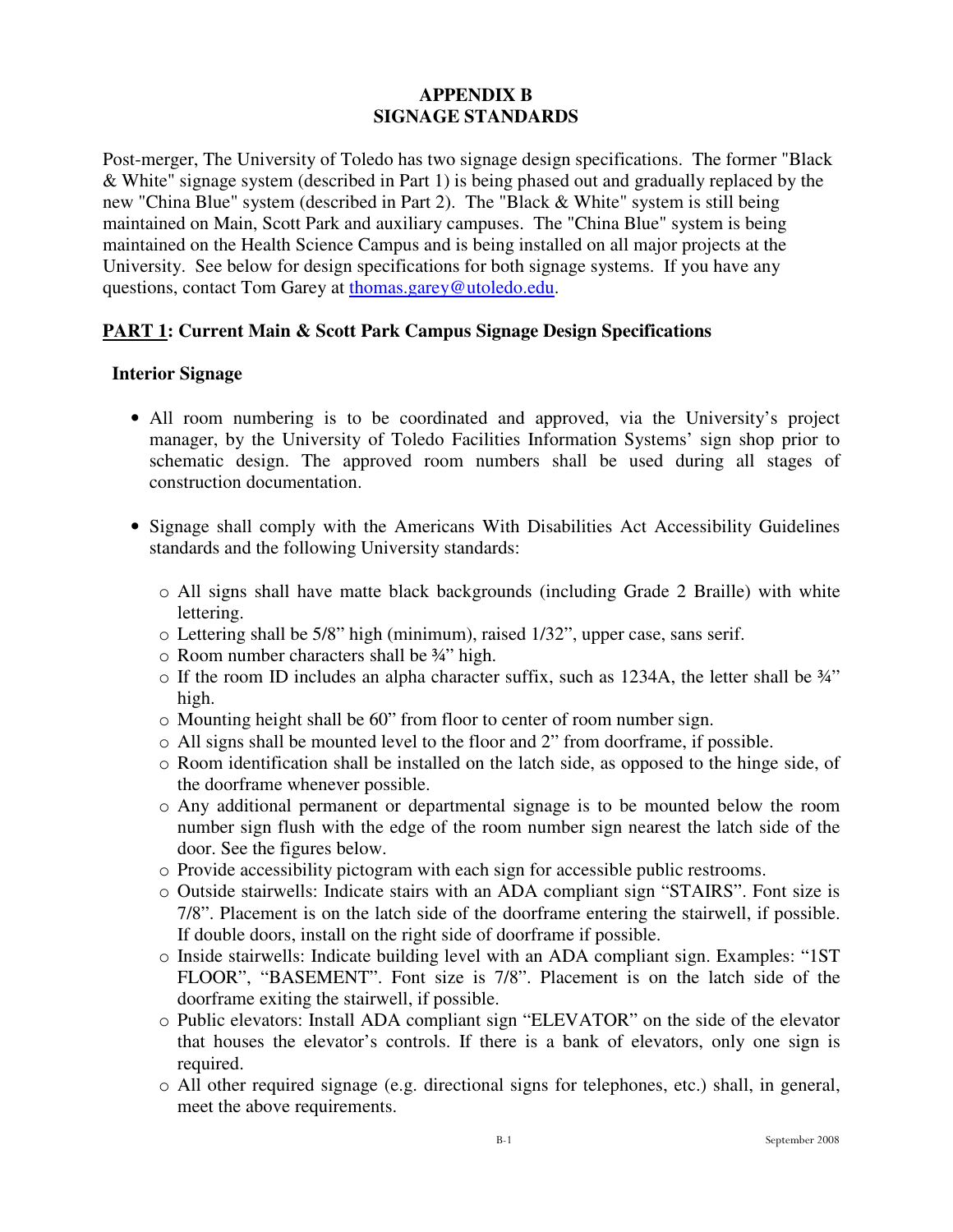- o Special purpose signage, unable to meet the above requirements, must be approved by Facilities Information Systems.
- o Only names of departments or titles are allowed, not names of individuals.



**Mounting Additional Departmental Signage under room number. Latch side of door to right.**

#### **Exterior Signage**

• Exterior signage is maintained by a collaborative effort between Facilities Information Systems and the Facilities & Construction Grounds Department. For specific questions, contact Tom Garey at thomas.garey@utoledo.edu or 419-530-1082.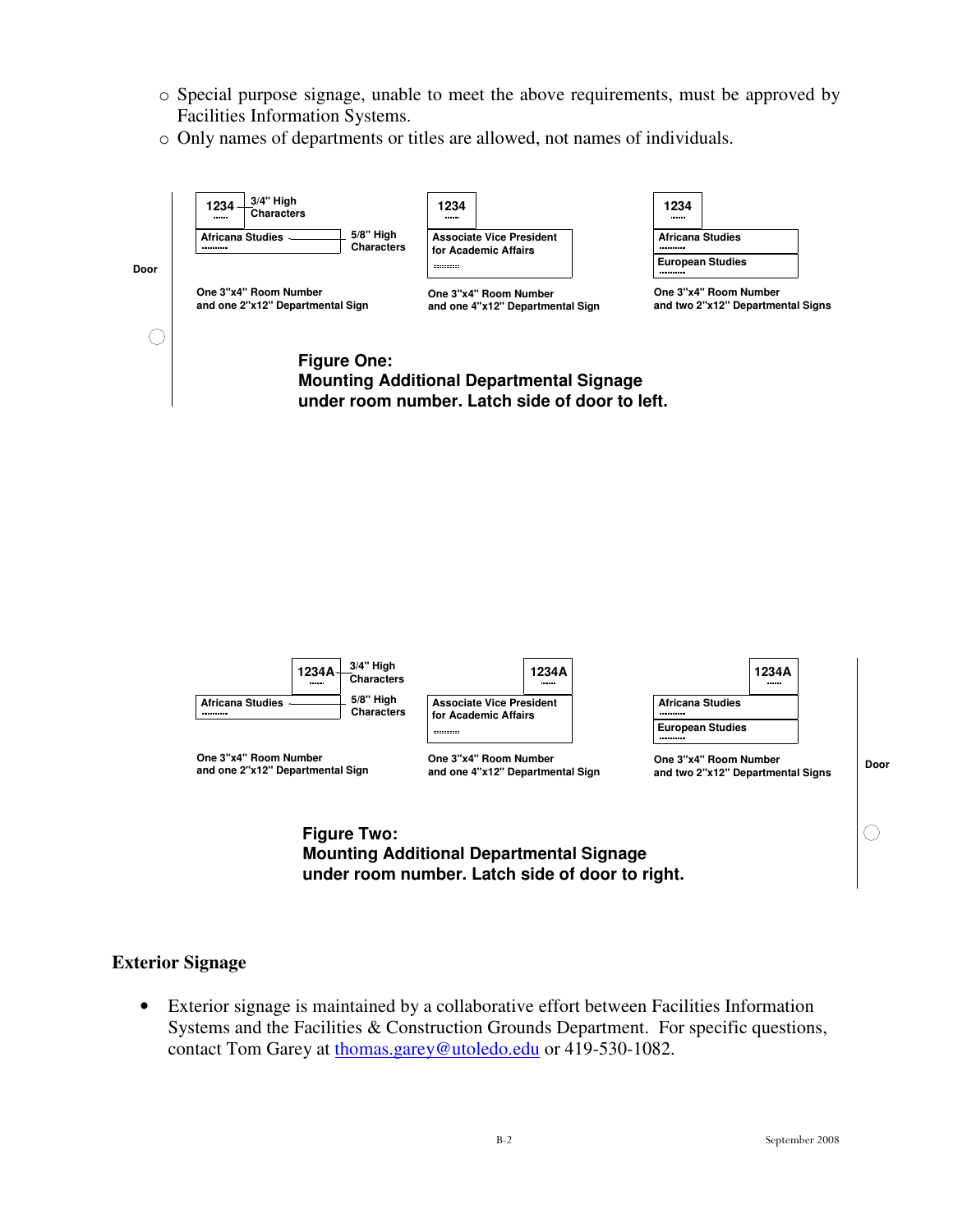# **PART 2: China Blue Signage Design Specifications**

## **Interior Signage**

- All room numbering is to be coordinated and approved, via the University's project manager, by the University of Toledo Facilities Information Systems' sign shop prior to schematic design. The approved room numbers shall be used during all stages of construction documentation.
- Signage shall comply with the Americans With Disabilities Act Accessibility Guidelines standards and the following University standards:
	- $\circ$  Sign base plate shall be single-faced, china blue (-381) matte finish plastic, 1/16" thick.
	- o Base plate size to be 8" high by 8" wide with 3/8" corner radius.
	- o Letters and numbers to be white (-201) 1/16" thick (with optional incised into baseplate  $1/32$ ".)
	- o Letter style to be uppercase Helvetica Medium.
	- o Letters to be 5/8" or 3/4" high; numbers to be 3/4" high.
	- o Signs to be mounted in black matte anodized metal holders; holders to be screw mounted to wall at proper ADA height and location.
	- o Signs to be held into holders magnetically and supplemented with double sided tape at certain locations. (Check with FIS for these locations.)
	- o Custom sizes used for way-finding signs.
	- o Frames to be mounted in office area or areas where legends could be changed.
	- o Will require magnetic inserts and 1" x 8" sliders for individual names and titles. These may have 1, 2 or 3 inserts, as needed.

# **ADA Signage Regulations Summary**

# • **Character Height and Configuration**

In accordance with the 1990 American Disabilities Act, letters and numerals for permanent room identification shall be raised 1/32" uppercase, sans serif (i.e., Helvetica Medium) and shall be accompanied with Grade 2 Braille. Raised characters shall be at least 5/8" high, but no higher than 2". Letters and numbers on signs shall have a width-to-height ratio between 3:5 and 1:1 and a stroke width-to-height ratio between 1:5 and 1:10. Lettering of nonpermanent names may be caps and lowercase and may be engraved if accompanied by the raised permanent room number.

# • **Finish and Contrast**

The characters and background of signs shall be eggshell, matte or other non-glare finish. Characters and symbols shall contrast with their background—either light characters on a dark background or dark characters on a light background and have a minimum of 70% contrast.

### • **Pictograms**

Pictograms (where required) shall be accompanied by the equivalent description placed directly below the pictogram. The border dimensions of the pictogram area shall be 6" in height with sufficient space below for the description and the Type 2 Braille.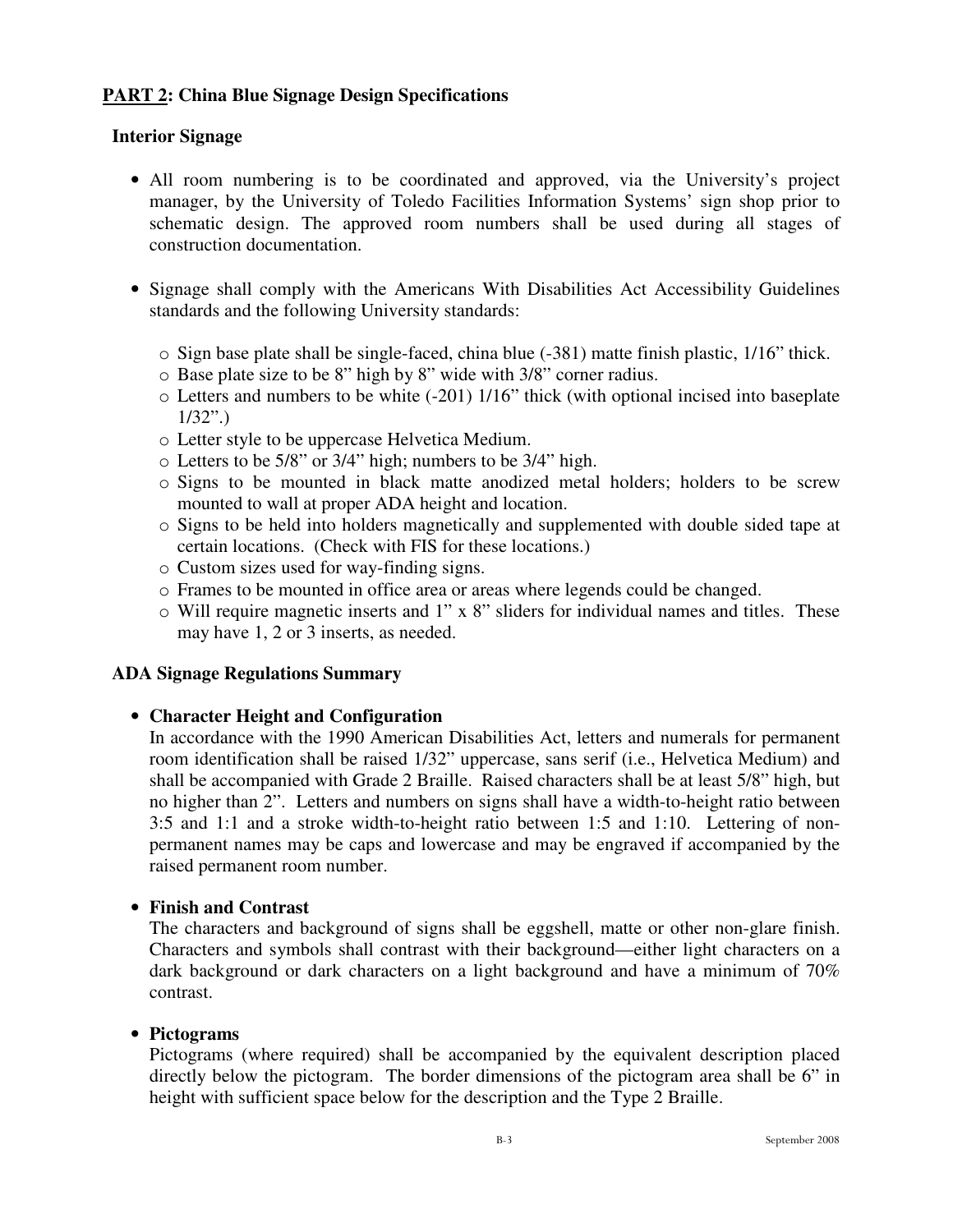## • **Mounting Location and Height**

Signs shall be installed on the wall adjacent to the latch side of the door. Where there is no wall space to the latch side of the door, including at double leaf doors, signs shall be placed on the nearest adjacent wall. Mounting height shall be 60" above the finished floor to the centerline of the sign.

### • **Additional UT Notes**

Signage shall be installed to indicate restrooms, stairs (unless open and obvious), floor numbers within stairwells, elevators, building exit and cubicle room numbers and occupant.

### **Additional ADA Signage Regulations**

- There are regulations for interior signage that are designed to remove communication barriers. Signage may be required to change or be expanded to identify and give directions to accessible facilities. (To the extent that individual state or local regulations are more stringent, they will supersede ADA regulations.) Types of signs mentioned in the regulations are:
	- o **"Signs which designate permanent rooms and spaces"** Permanent rooms and spaces are not defined in the regulations. The federal office in charge of interpreting the regulations defines permanent rooms and spaces as areas whose function will not change once they are assigned. They will normally be used for the same purpose in the foreseeable future. Permanent room signs have the most requirements which include tactile and Braille lettering.
	- o **"Signs which are temporary"** Building directories, menu signs and all other signs which provide temporary information about rooms and spaces, such as occupant name signs, are not required to comply with ADA regulations.
	- o **"Signs which provide direction to, or information about, functional spaces"** Wall mounted signs "which provide direction to or information about functional spaces" are not required to have tactile and Braille lettering. However, they must meet requirements for character proportion and height, finish and contrast.
	- o **"Suspended or projected overhead"** "Suspended or projected overhead" signs need only meet requirements for clearance, character proportion and height, sign finish and contrast.
- Elements (components of a building, facility, space or site, e.g., door, curb ramp, drinking fountain, seating) and spaces (definable areas, e.g., room, hall, entrance) of accessible facilities which must be identified by the International Symbol of Accessibility are:
	- o Parking spaces designated as reserved for disabled
	- o Accessible passenger loading zones
	- o Accessible entrances when not all are accessible
	- o Accessible toilet/bathing facilities when not all are accessible
- Entrances which are not accessible must have complying directional signage which indicates the location of the nearest accessible entrance.